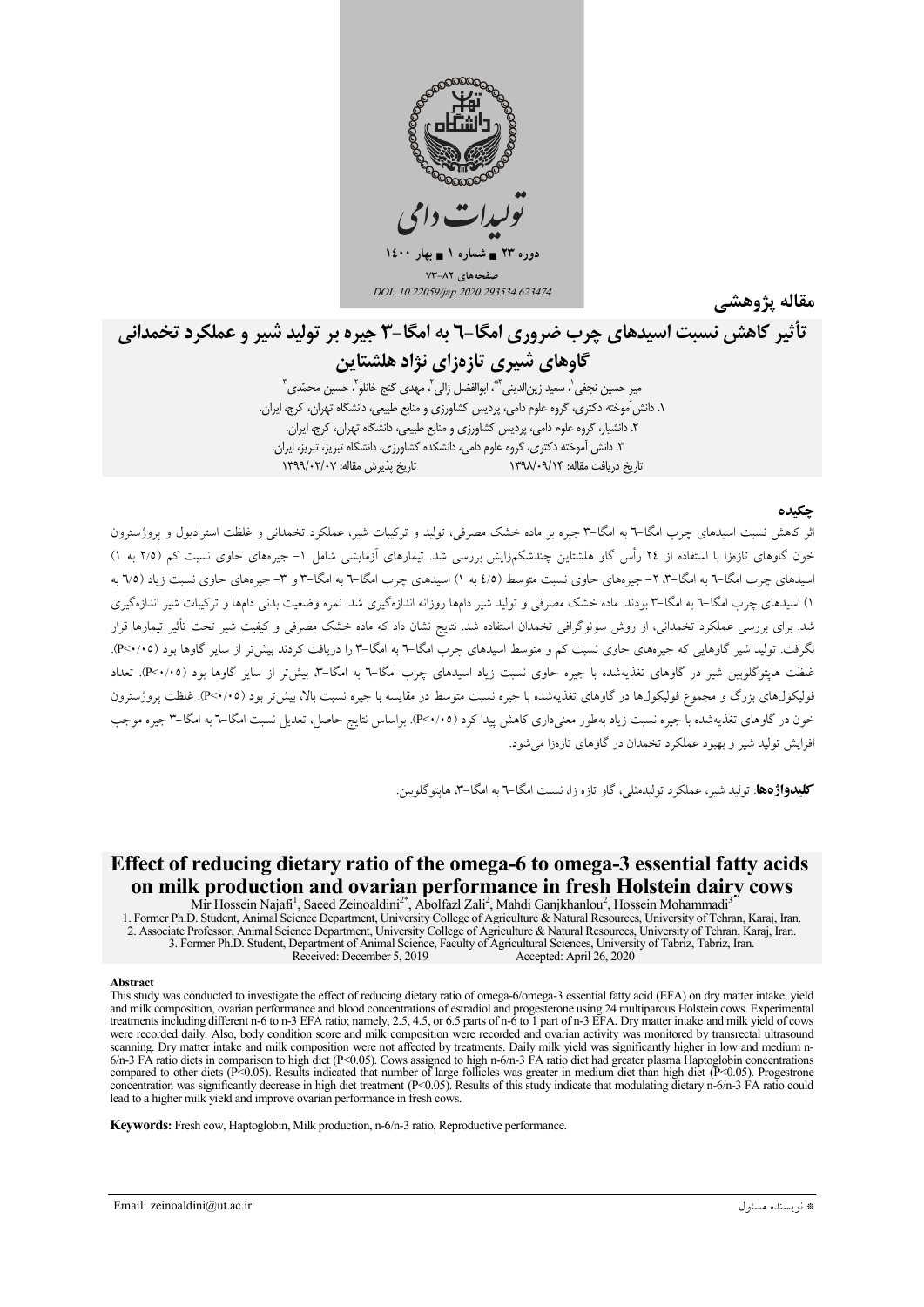

.<br>عملکرد تولیدی و همچنین افزایش ماندگاری گاو در گله ۱. مقدمه در قرن اخیر، تولیدات دام و طیور بهدلیل انتخاب ژ*لپرلمحیدا*ت شلگرایهت [٤ و ٢٥]. که مطابق با نتایج این تحقیقات استفاده فشرده با هدف تولید بیشتر به میزان قابلتوجهۍولؤفر<del>اµتمع شماره ۱ ∎انهاداروها</del> و مواد صدالتهاب<sub>ی</sub> در دوره بعد زایش افزایش یافته یافته است [۲۳]. افزایش قابل توجه تولید شیر به کاهش<sup>مفعمه</sup>ای ۸۲-۷۳<br>یافته است [۲۳]. افزایش قابل *توج*ه تولید ش*یر به234.62347.93334.023474. pol: 10.22039jap.2020.93534.623474* 

باروری، افزایش شیوع بیماریهای متابولیکی و کاهش عمر اقتصادی گاو منجر شده است [۱٤]، که این مشکلات می تواند با چالشهای متابولیکی در طی دوران انتقال از أبستني به شيردهي همراه باشد [٧]. طي دهه گذشته التهاب مزمن (التهاب متابوليكي) مورد توجه فیزیولوژیستهای گاو شیری قرار گرفته است. مطالعات حاکی از این حقیقت است که تقریباً تمامی گاوها بعد از زایش درجات مختلفی از التهاب سیستماتیک را تجربه میکنند. شدت و مداومت حالت التهابی در بین گاوها متفاوت است، چندین مطالعه درجه التهاب بعد زایش را با افزایش ابتلا به بیماریها و کاهش عملکرد تولید شیر مرتبط دانستهاند [٤ و ٧].

عوامل زیادی سبب افزایش التهاب بعد زایش در گاو شیری می شوند که شامل عفونتها (رحم و پستان) و تنشها (اکسیداتیو، حرارتی و اجتماعی) است. بیش تر پژوهشها در بررسی واکنشهای التهابی بهطور طبیعی روی سلولهای ایمنی متمرکز شدهاند. با این حال، اغلب سلولهای بدن گیرندههای سایتوکینهای التهابی را بیان می کنند و سلولهای پارانشیمی پاسخهای سیستماتیک به تحریک ایمنی را واسطهگری میکنند. نکته بسیار مهمی که باید مورد توجه قرار گیرد این است که بین التهاب مزمن بعد زایش در گاو شیری و ایجاد مقاومت به انسولین رابطه وجود دارد، بهطوریکه واکنشهای التهابی در تنظيمات ترشح انسولين اختلال ايجاد مي كنند [٤].

گزارش شده است که افزایش التهاب بعد زایش، سبب کاهش تولید و کاهش شاخصهای سلامت دام می شود. استفاده از داروهای ضدالتهاب غیر استروئیدی سبب بهبود

ضدالتهابی دارند. اسیدهای چرب امگا–۳ و امگا–۳ جزیبی از ترکیب غشای سلولی میباشند و نسبتهای متفاوت این اسیدهای چرب غیراشباع در بافتها میتواند بازتابی از مقدار مصرف أنها در جيره باشد [٦].

هاپتوگلوبین یک اَلفا– دو گلوبولین است که در کبد سنتز می شود. میزان غلظت آن در خون گاوها بر حسب وضعيت سلامت أنها متغير است. هايتوگلوبين با هموگلوبین آزاد در پلاسما پیوند شده و قادر است پایداری فعالیت پراکسیدازی هموگلوبین را افزایش دهد. بنابراین کمپلکس هاپتوگلوبین-هموگلوبین یک پراکسیداز قوی بوده که طی فرایند فاگوسیتوز بهوسیله گلبولهای سفید در محل التهاب ترشح میشوند و این کمپلکس بەوسىلە ھاپتوگلوبين از پراكسيداسيون چربى جلوگيرى می كند [١٢]. افزايش ميزان هايتوگلوبين پلاسما پس از التهاب و اندازهگیری غلظت آن در سرم اطلاعات تشخیصی مفیدی را از لحاظ بالینی فراهم میسازد.

اسیدهای چرب امگا–۳ و ٦ با فراهم ساختن پیش ساز پروستاگلاندینها میتوانند الگوی بیان بسیاری از آنزیمهای کلیدی درگیر در سوختوساز پروستاگلاندینها را تحت تأثیر قرار دهند. در این فرایند آنزیم دسچوراز أنزيم محدودكننده مىباشد يعنى افزايش غلظت يكى از اسیدهای چرب امگا-٦ یا امگا-٣ بر سوختوساز دیگری تأثیرتأثیرگذار است. در نتیجه تغییر غلظت هر کدام از این اسیدهای چرب امگا-٦ یا امگا-٣ بر فرایندهای مختلف از جمله عملكرد توليدمثلي و سيستم ايمني تأثيرگذار میباشد [٦]. تأثیرگذاری بر رشد فولیکولی و تخمک<code>ریزی</code> از مکانیسمهای دیگری است که کاهش نسبت اسپدهای

Email: zeinoaldini@ut.ac.ir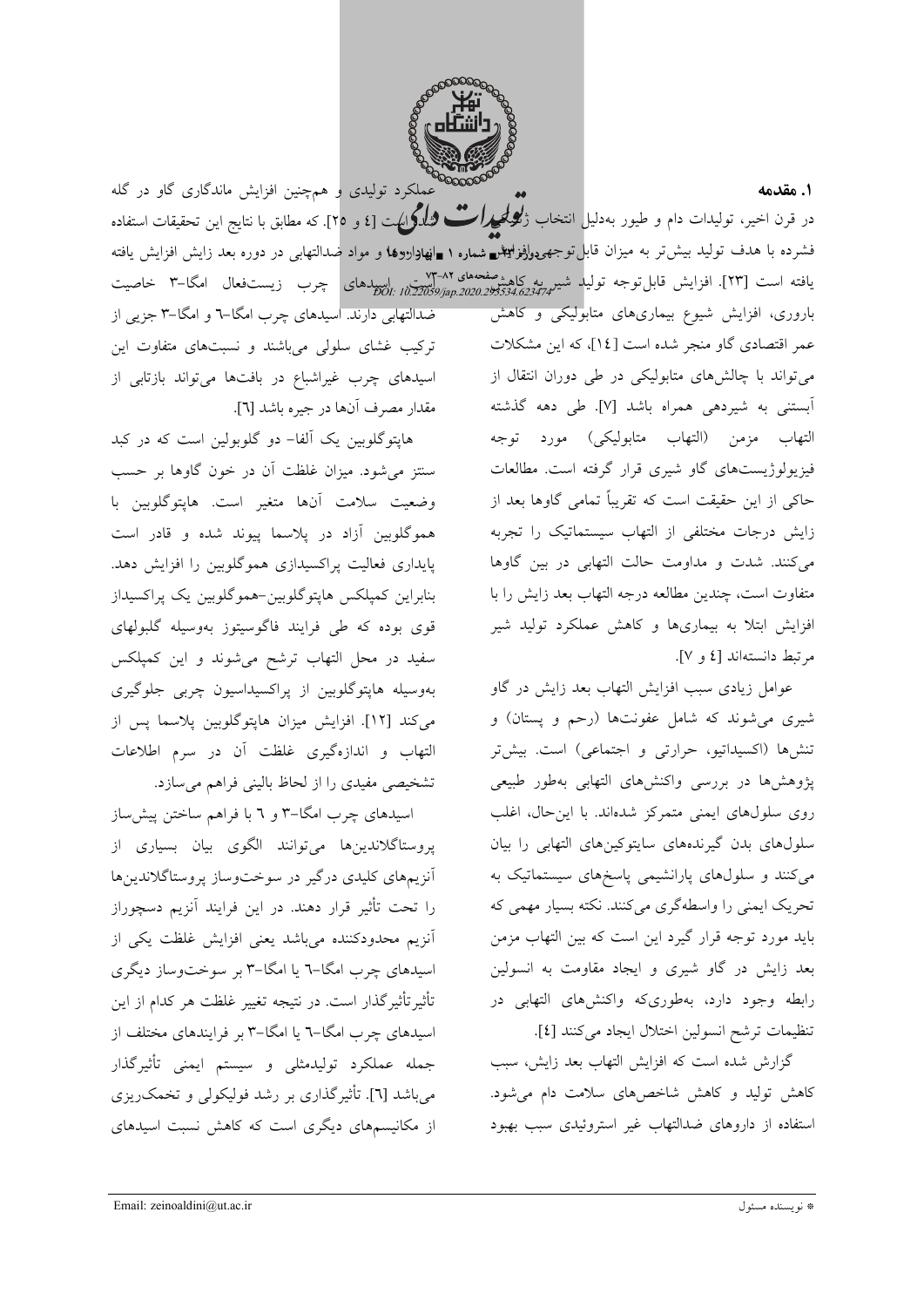چرب امگا-٦ به امگا-٣ در جيره مي تواند باروري را در گاوهای شیری بهبود بخشد. گزارش شده است تغذیه چربی نرخ آبستنی و توسعه فولیکولی را بهبود میدهد [۹]. در چندین مطالعه مشاهده شده که قطر فولیکولهای غالب در گاوهای تغذیهشده با جیرههای حاوی مکملهای اسیدهای چرب غیر اشباع افزایش یافته است [٦ و ٢٤].

هدف از پژوهش حاضر، بررسی اثر تغذیه نسبتهای مختلف اسیدهای چرب امگا-٦ به امگا-٣ بر خوراک مصرفی، تولید و ترکیبات شیر، عملکرد تخمدان و هورمونهای تولیدمثلی در گاوهای شیری هلشتاین تازهزا بو د.

## ۲. مواد و روشها

این پژوهش، در قالب طرح بلوکهای کامل تصادفی، بهمدت ٦٠ روز در ايستگاه آموزشي- پژوهشي علوم دامي پردیس کشاورزی و منابع طبیعی دانشگاه تهران اجرا گردید. تعداد ٢٤ رأس گاو هلشتاین تازهزا با حداقل یک بار سابقه زایش در سومین روز شیردهی انتخاب و در سه گروه هشت رأسی بهصورت تصادفی با میانگین تعداد شکم زایش (۳/۲±۰/۱۵) و میانگین نمره وضعیت بدنی (٣/٤±٠/٢٤) يكسان توزيع شدند. همچنين گاوها سابقه ورم پستان و مشکلات اندامهای حرکتی نداشتند.

تیمارهای آزمایشی شامل ۱- جیرههای حاوی نسبت کم (٢/٥ به ١) اسیدهای چرب امگا-٦ به امگا-٣: ٢-جیرههای حاوی نسبت متوسط (٤/٥ به ١) اسیدهای چرب امگا-٦ به امگا-٣ و ٣- جیرههای حاوی نسبت زیاد (٦/٥ به ١) اسیدهای چرب امگا–٦ به امگا–٣ بودند. جیرهها از لحاظ مقدار انرژی و پروتئین یکسان، ولی از لحاظ نوع چربی مورداستفاده متفاوت بودند و با استفاده از نرمافزار Amino cow (نسخه ٣/٥/٢) تنظيم شدند. نسبت اسیدهای چرب جیرهها با استفاده از نرمافزار

CPM-Dairy (نسخه ٣/٠/٨) تنظیم شد (جدول ١) و ترکیب اسیدهای چرب جیرههای آزمایشی در جدول ۲ ارائه شده است.

طی آزمایش، جیرههای غذایی در دو وعده (صبح و عصر) بهصورت کاملاً مخلوط شده در اختیار دامها قرار گرفت. مقدار خوراک مصرفی و باقیمانده هر روز بهصورت انفرادي اندازهگيري شد. نمره وضعيت بدني همه گاوها طبق روش پنج امتیازی و همچنین وزن بدن گاوها در روز سه، ۳۰ و ۲۰ آزمایش اندازهگیری شد [ ۲۲]. همه گاوها در سه وعده دوشیده شدند و میزان شیر تولیدی هر وعده تا هشت هفته بهصورت روزانه ثبت شد. بهمنظور تعیین ترکیبات شیر بهطور هفتگی، از هر سه نوبت شیردوشی، نمونههای شیر گاوها در ظروف حاوی دی کروماتپتاسیم به آزمایشگاه شیر ارسال شد. ترکیبات چربی، پروتئین، لاکتوز و کل مواد جامد با استفاده از دستگاه آنالایزر الکترونیکی شیر (مدل جت ۲، ساخت بلغارستان) اندازهگیری شد.

بەمنظور اندازەگیری غلظت هاپتوگلوبین نمونەگیری خون در روز هفت، ١٤، ٢٨، ٤٢، ٥٦ و ٧٠ پس از زايش از سیاهرگ دمی و با استفاده از لولههای تحت خلأ K2-EDTA انجام شد. نمونهها بلافاصله با استفاده از سانتريفيوژ يخچال-دار در دمای چهار درجه بهمدت ١٥ دقیقه سانتریفیوژ شدند. پلاسمای حاصله تا زمان آنالیز در دمای منفی ۲۰ درجه سانتی گراد نگهداری شد. غلظت هایتوگلوبین خون با کیت الايزا (بيو-x بلژيكي) اندازهگيري شد.

برای همزمانسازی چرخهی فحلی گاوهای مورد آزمایش از دو تزریق پروستاگلاندین (سینکرومیت، ۱۵۰ میکروگرم کلوپروستنول سدیم، ابوریحان، ایران) استفاده -شد. تزریق نخست، در روز ۳۰ پس از زایش انجام و تزريق دوم با فاصله ١٤ روز پس از تزريق نخست، بهصورت درون.ماهیچهای صورت گرفت.

تو*لیدات دامی* دوره ۲۳ = شماره ۱ = بهار ۱٤۰۰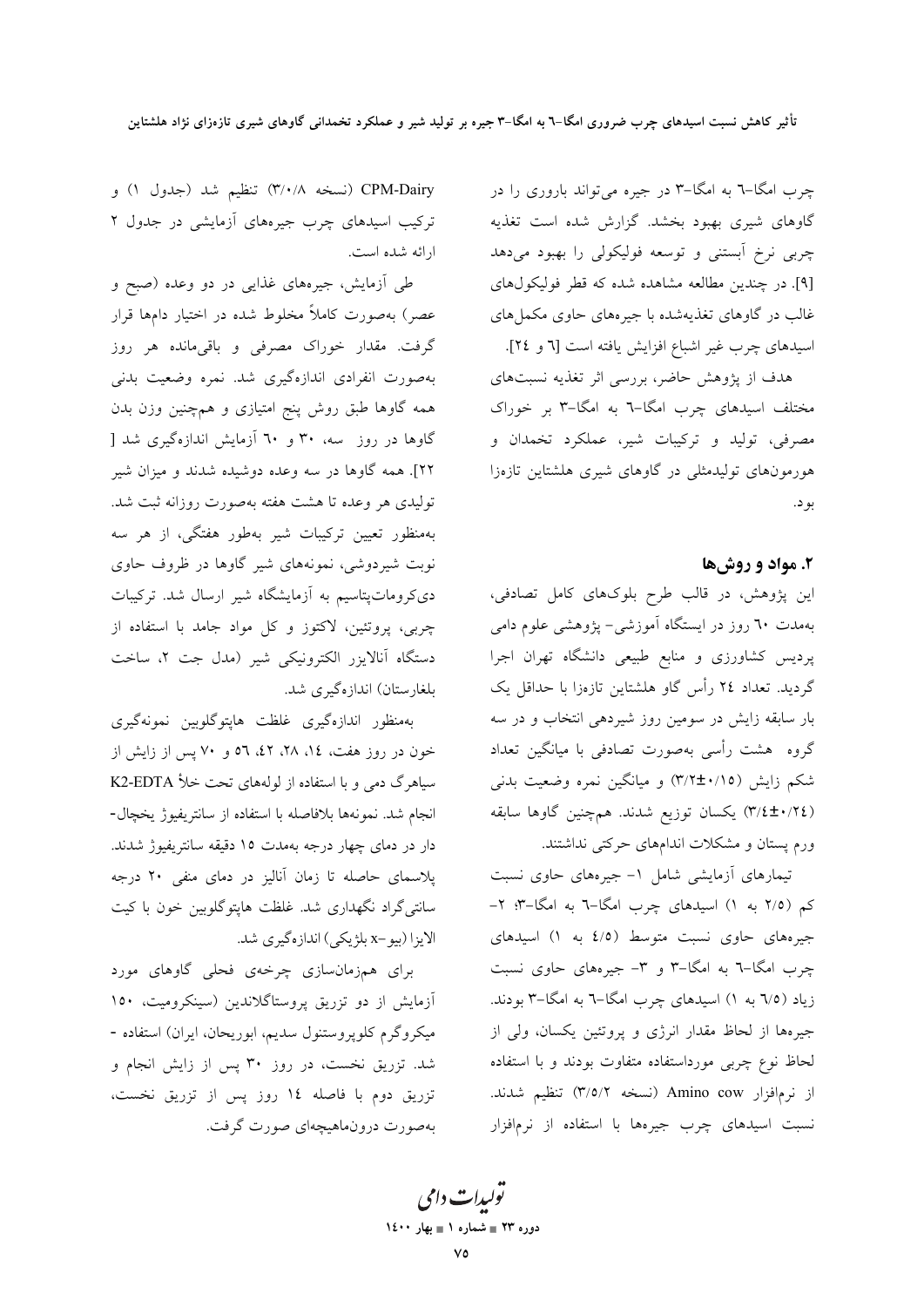میر حسین نجفی، سعید زین|لدینی، ابوالفضل زالی، مهدی گنج خانلو، حسین محمّدی

|                                            |                           | جيرەها <sup>\</sup>           |                           |  |  |
|--------------------------------------------|---------------------------|-------------------------------|---------------------------|--|--|
|                                            | نسبت کم                   | نسبت متوسط                    | نسبت زياد                 |  |  |
| ترکیبات (درصد در ماده خشک)                 |                           |                               |                           |  |  |
| يونجه                                      | ٢.                        | ۲۰                            | ٢٠                        |  |  |
| سیلوی ذرت                                  | $\mathbf{y}$              | ۲٠                            | $\mathbf{y}$              |  |  |
| ذرت                                        | ١٥                        | ١٥                            | ١٥                        |  |  |
| جو                                         | $1V/\xi$                  | $1V/\xi$                      | $1V/\xi$                  |  |  |
| كنجاله سويا                                | $\lambda \cdot / \lambda$ | $\mathcal{N} \cdot / \Lambda$ | $\lambda \cdot / \Lambda$ |  |  |
| تفاله چقندر                                | $\mathbf{r}/\mathbf{r}$   | $\mathbf{r}/\mathbf{r}$       | $\mathbf{r}/\mathbf{r}$   |  |  |
| پنبه دانه                                  | Y/Y                       | Y/Y                           | Y/Y                       |  |  |
| گلوتن ذرت                                  | $1/\tau$                  | $\frac{1}{\pi}$               | $\gamma$                  |  |  |
| پودر ماہی                                  | $\frac{1}{2}$             | $\frac{1}{\sqrt{2}}$          | $\frac{1}{2}$             |  |  |
| پودر گوشت                                  | $Y/\circ$                 | Y/O                           | Y/O                       |  |  |
| پرشیا فت حاوی امگا–٦ <sup>۲</sup>          | $\bullet$                 | 1/70                          | 1/9                       |  |  |
| پرشیا فت حاوی امگا–۳ ۳                     | ۲                         | $\cdot$ /Vo                   | $\cdot/$                  |  |  |
| پرشيا ويت <sup>ء</sup> ُ                   | $\cdot/0$                 | $\cdot/0$                     | $\cdot/0$                 |  |  |
| دى كلسيم فسفات                             | $\cdot/\lambda$           | $\cdot/\Lambda$               | $\cdot/\Lambda$           |  |  |
| كربنات كلسيم                               | $\cdot/2$                 | $\cdot/2$                     | $\cdot/2$                 |  |  |
| بيكربنات سديم                              | ١                         | $\sqrt{2}$                    | ١                         |  |  |
| اكسيد منيزيم                               | $\cdot$ /۲٦               | $\cdot$ /۲٦                   | $\cdot$ /۲٦               |  |  |
| نمک                                        | $\cdot/7$                 | $\cdot/7$                     | $\cdot/7$                 |  |  |
| زئوليت                                     | $\lambda$                 | $\lambda$                     | $\lambda$                 |  |  |
| توكسين بايندر°                             | $\cdot/\cdot$ ٦           | $\cdot/\cdot$ \[              | $\cdot/\cdot$ ٦           |  |  |
| تركيبات شيميايي (محاسبهشده)                |                           |                               |                           |  |  |
| انرژی خالص تولید شیر (مگاکالری در کیلوگرم) | $1/\nu$                   | $1/\lambda$                   | $1/\nu$                   |  |  |
| پروتئين خام (درصد)                         | 1V/T                      | 1V/T                          | 1V/T                      |  |  |
| الیاف نامحلول در شوینده خنثی (درصد)        | T9/T                      | T9/T                          | T9/T                      |  |  |
| الیاف نامحلول در شوینده اسیدی (درصد)       | $\mathsf{IV}/\bullet$     | $\mathsf{IV}/\bullet$         | $\mathsf{IV}/\bullet$     |  |  |
| كربوهيدرات غير اليافي (درصد)               | $Y\Lambda/YY$             | <b>٢٨/٣٣</b>                  | $Y\Lambda/YY$             |  |  |
| عصاره اترى (درصد)                          | 2/97                      | 2/97                          | 2/97                      |  |  |
| كلسيم (درصد)                               | 1/7                       | 1/7                           | 1/7                       |  |  |
| فسفر (درصد)                                | $\cdot/0$                 | $\cdot/0$                     | $\cdot/0$                 |  |  |

جدول ۱. مواد خوراکی و ترکیبات شیمیایی جیرههای آزمایشی (درصد در ماده خشک)

۱. جیرهها بیانگر نسبت اسیدهای چرب امگا–۲ به امگا–۳ بهترتیب کم: ۲/۵ به ۱، متوسط: ٤/٥ به ۱ و زیاد: ٦/٥ به ۱ در جیره میباشند.

۲ و ۳ شرکت کیمیا دانش الوند. شهرک صنعتی شکوهیه قم.

٤. ترکیبات در هر کیلوگرم ماده خشک : کلسیم ١٦٠ گرم، فسفر ٤٠ گرم، گوگرد ٣٠ گرم، منگر ١٠ گرم، آهن ٥ گرم، مس ٦ گرم، ید ٠/٢ گرم، کبالت ۰/۰۸ گرم، روی ۱۶ گرم، سلنیوم ۰/۱ گرم، موننزین ۳ گرم، بیوتین ۰/۲۰ گرم، آنتی اکسیدان ۳ گرم، ویتامین ۵ ۱۰۰۰۰۰ واحد بینالمللی، ویتامین D3 ۲۵۰۰۰۰ واحد بین|لمللی، ویتامین ،۲۰۰۰ E واحد بین|لمللی.

۵. (شرکت بایوکم آلمان): حاوی ۹۵ درصد سیلیکات و ۵ درصد عصاره مخمر.

تولیدات دامی دوره ۲۳ = شماره ۱ = بهار ۱٤۰۰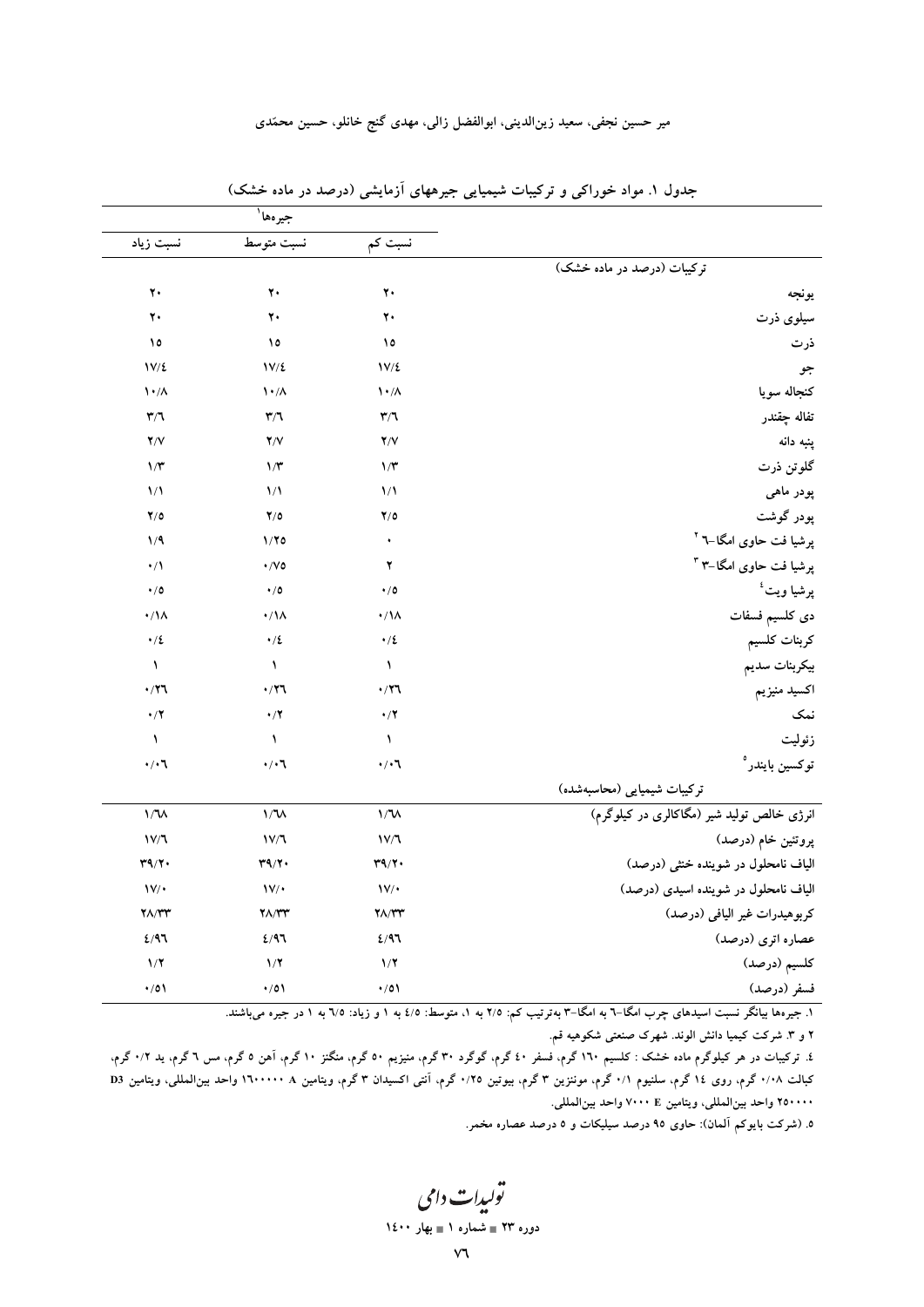|                                       | جيرەھا <sup>י</sup>             |                                 |                              |
|---------------------------------------|---------------------------------|---------------------------------|------------------------------|
| نسبت زياد                             | نسبت متوسط                      | نسبت کم                         |                              |
| $\cdot/17$                            | $\cdot/17$                      | $\cdot/17$                      | C12:0                        |
| $\cdot/91$                            | $\cdot$ /VA                     | $\cdot$ /00                     | C14:0                        |
| YY/29                                 | <b>TY/EA</b>                    | $Y \cdot / J$                   | C16:0                        |
| 1/79                                  | 1/T1                            | $\cdot/7$                       | C16:1cis-9                   |
| 2/27                                  | 0/VT                            | $\lambda/\cdot V$               | C18:0                        |
| $\mathsf{N} \cdot / \cdot \mathsf{N}$ | 9/9                             | 9/79                            | C18:1T                       |
| $\mathcal{N} \cdot \mathcal{N}$       | $\mathcal{N} \cdot \mathcal{N}$ | $\mathcal{N} \cdot \mathcal{N}$ | C18:1C                       |
| $\mathbf{Y}\Lambda/\mathbf{V}\Lambda$ | $\Upsilon \circ \Upsilon$       | Y9/Y                            | $C18:2n-6$                   |
| $0/\xi\mathrm{V}$                     | 2/VT                            | Y/Y                             | $C18:3n-3$                   |
| $\cdot/\prime$                        | $\cdot$ /9 $\cdot$              | Y/YV                            | $C20:5 n-3$                  |
| $\cdot$ /۳٥                           | Y/Y                             | 7/72                            | $C22:6n-3$                   |
| $\mathbf{r}/\Lambda$                  | O/TT                            | $\Lambda/\Upsilon$              | ساير                         |
| <b>TA/VA</b>                          | Y0/Y                            | Y9/Y                            | مجموع اسیدهای چرب امگا–٦     |
| 0/97                                  | V/9T                            | 11/VV                           | مجموع اسیدهای چرب امگا-۳     |
| 7/00                                  | 2/29                            | Y/OY                            | نسبت امگا–٦ به امگا–٣        |
| 1.1.12                                | 1.1.112                         | 1.1.112                         | کل اسیدهای چرب (گرم در جیره) |

جدول ٢. الگوی اسید چرب جیرههای آزمایشی

۱. جیرهها بیانگر نسبت اسیدهای چرب امگا–٦ به امگا–٣ بهترتیب کم: ٢/٥ به ١، متوسط: ٤/٥ به ١ و زیاد: ٦/٥ به ١ در جیره میباشند.

از روز تزریق پروستاگلاندین دوم، بهصورت یک روز در میان، تخمدان گاوها با دستگاه سونوگرافی (مدل ECM، ساخت فرانسه) بررسی و پایش شد.

روز فحلی ناشی از همزمانسازی، بهعنوان روز صفر چرخه تخمدانی در نظر گرفته شد. تمام فولیکولهای بزرگتر از سه میلی متر هر دو تخمدان شمارش و تصویر آنها ثبت شد. قطر فولیکولهای شمارششده در هر روز در یک کاغذ شطرنجی که محور افقی اَن روز چرخه فحلی و محور عمودي آن قطر فوليكول بود درج شد و در نهايت بهصورت نموداری برای هر فولیکول طراحی شد. یک یا دو فوليکول بزرگ بههمراه تعدادي فوليکول کوچک بهعنوان یک موج فولیکولی در نظر گرفته شد. نمونهگیری

خون قبل از هر سونوگرافی برای اندازهگیری هورمونهای توليدمثلي (استراديول ويروژسترون) انجام شد.

برای اندازهگیری قطر فولیکول از نرمافزار Image J (نسخه ۱/۵۱) استفاده شد. تعداد و قطر فولیکولها (سه کلاس شامل ۱- تعداد کل فولیکولها با اندازه کوچکتر از پنج میلی متری، ۲- فولیکولهای با اندازه قطر پنج تا ۹/۹ میلی متری و ۳- فولیکولهای با اندازه قطر بزرگتر و مساوی ۱۰ میلی متری) موردبررسی قرار گرفت [۲]. غلظت پروژسترون با روش الایزا و با استفاده از کیت اختصاصی (IBL, Germany) اندازهگیری شد. غلظت استرادیول نیز با روش الایزا و کیت اختصاصی (ابکین) اندازهگیری شد.

> تو<sub>لیدا</sub>ت دامی دورہ ۲۳ ∎ شمارہ ۱ ∎ بھار ۱٤۰۰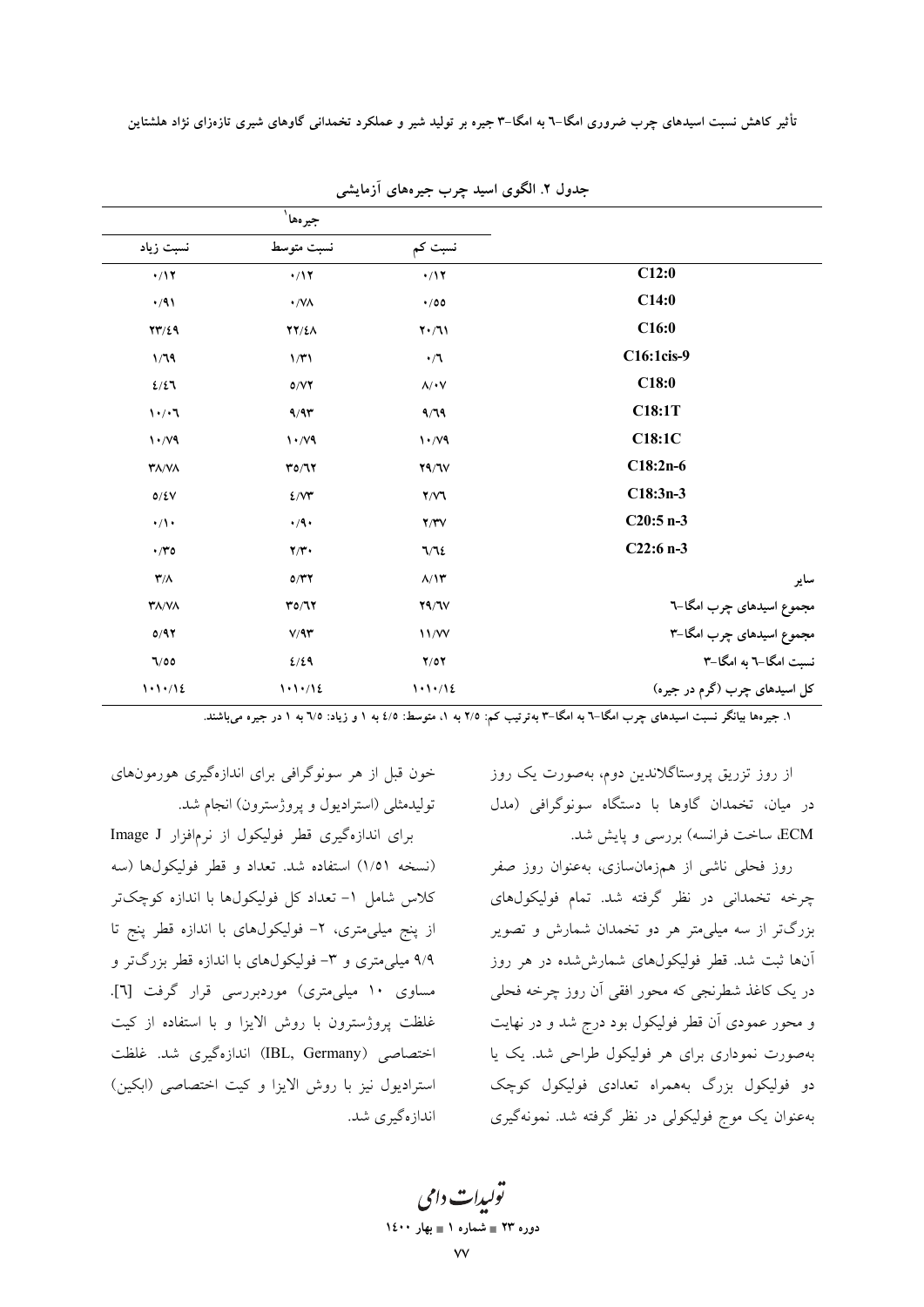نرمالبودن دادهها با استفاده از رويه UNIVARIATE نرمافزار SAS (نسخه ۹/۱) بررسی شد. دادههای تکراریذیر (ماده خشک مصرفی، تولید و ترکیبات شیر، نمره وضعیت بدنی و دینامیک تخمدان) با استفاده از رویه MIXED نر مافزار SAS (نسخه ۹/۱) برای مدل (۱) تجزیه شد.  $Y_{ijk} = \mu + T_i + A_{j(i)} + S_k + TS_{ik} + \varepsilon_{ijk}$ رابطه (۱) که در این مدل، Y<sub>ijk</sub>، متغیر وابسته؛ μ، میانگین کل؛ اثر تيمار؛ A(i) اثر تصادفي حيوان در تيمار؛، Sk، زمان  $\mathrm{G}_k$ نمونهگیری؛ TSik، اثر متقابل تیمار در زمان نمونهگیری و Eijk، اثر باقی مانده میباشند. فراسنجههای تولیدمثلی بهکمک آزمون کای اسکور و سایر فراسنجهها بهکمک آزمون توکی و سطح معنیداری پنج درصد مقایسه شدند.

3. نتايج و بحث تأثیر تیمارهای آزمایشی بر خوراک مصرفی معنیدار نبود (جدول ٣). گزارش شده است كه تغذيه بيش از حد اسیدهای چرب غیراشباع میتواند بر میکروبهای شکمبه اثرات سمی دارد و منجر به کاهش هضم فیبر و تولید چربی شیر می شود. درحالی که نمکهای کلسیمی این

اسیدهای چرب غیراشباع با عبور از شکمبه بدون اینکه تأثیری بر هضم فیبر داشته باشند، در pH کم شیردان تجزیه و در روده باریک برای جذب، قابل دسترس مي شوند [١١].

در اکثر مطالعات انجامشده نیز تغذیه نمکهای کلسیمی اسیدهای چرب (۱/۸ تا ۵ درصد ماده خشک جیره) تأثیری بر ماده خشک مصرفی نداشته است [۳، ۸ و ۱۰]. مطالعه انجامگرفته در گاو شیری نشان داد که نوع چربی همراه با نوع و مقدار علوفه تعیینکننده مقدار تأثیریذیری ماده خشک مصرفی می باشند [۱]. در مطالعه حاضر، کاهش وزن بدن دارای تمایل به معنیداری بود (P=•/۰۷) و کم ترین کاهش وزن بدن در گاوهای تغذيهشده با جيره حاوى نسبت متوسط (٤/٥ به ١) اسیدهای چرب امگا-٦ به امگا-٣ بود. همچنین کاهش امتیاز بدنی در جیره نسبت زیاد (٦/٥ به ١) اسیدهای چرب امگا-٦ به امگا-٣ بهطور معنیداری بیشتر بود (P<۰/۰۵). در تناقض با این نتایج، در مطالعهای با کاهش نسبت امگا–٦ به امگا–٣ جيره، وزن بدن و نمره وضعيت بدني تحت تأثير تيمار غذايي قرار نگرفت [٩].

جيرهها ٰ سطح معنىدارى **SEM** زمان نسبت زياد نسبت متوسط نسبت کم جيره×زمان جيره  $\cdot$  /۳ $\cdot$  $.772$  $YY/T9$  $Y\Sigma/V1$ ماده خشک مصرفی (کیلوگرم در روز)  $\cdot$  /  $\sim$  0  $\cdot$  /0۳  $YY/N$  $\cdot$  /  $\vee$   $\vee$  $\cdot/2$  $.47$  $Y \cdot /V$ 777/70  $777/77$  $75$ وزن بدن (کیلوگرم)  $\cdot/12$  $1/A9$  $-\mathbf{r} \mathbf{v}/\mathbf{r}$ تغییرات وزن بدن (کیلوگرم در دوره)  $.772$  $\cdot/\cdot$  Y  $-\mathbf{r} \mathbf{y} / \mathbf{v}$  $-\mathbf{r} \mathbf{v} \mathbf{v}$  $\cdot$ / $\vee$  $\cdot / \cdot 2$  $\cdot$ /٢١  $\cdot$ /11  $Y/YY$  $\tau/\tau$  $Y/Y$ امتياز بدني  $\cdot$ /۲۷  $\cdot$  /12  $\frac{1}{2}$  $\cdot/\cdot$ ۳  $-1$   $\gamma$  $-\cdot/\xi\Lambda^{b}$  $-10x^{ab}$ تغییرات امتیاز بدنی (واحد در دوره)

جدول۳ تأثیر جیرههای آزمایشی بر خوراک مصرفی، تغییرات وزن بدن و نمره وضعیت بدنی

۱. جیرهها بیانگر نسبت اسیدهای چرب امگا–۲ به امگا–۳ به ترتیب کم: ۲/۵ به ۱، متوسط: ٤/٥ به ۱ و زیاد: ٦/٥ به ۱ در جیره میباشند.

a-b: تفاوت ارقام در هر ردیف با حروف نامشابه معنیدار است (٣<٠/٠٥).

تولیدات دامی دوره ۲۳ = شماره ۱ = بهار ۱٤۰۰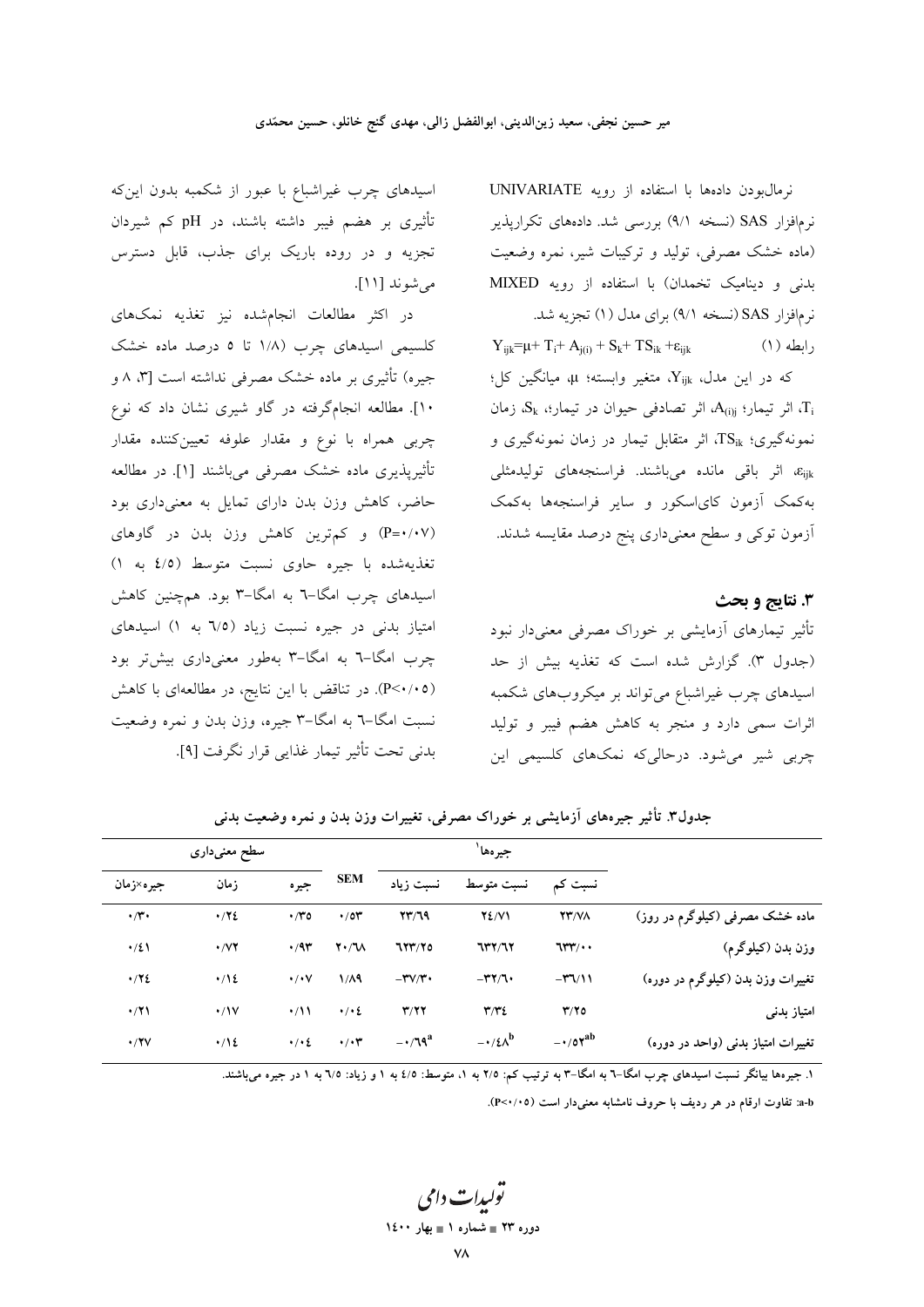|                 | سطح معنىدارى                 |                         |                    | جيرهها                                            |                        |                                 |                                            |
|-----------------|------------------------------|-------------------------|--------------------|---------------------------------------------------|------------------------|---------------------------------|--------------------------------------------|
| جیره×زمان       | زمان                         | جيره                    | <b>SEM</b>         | نسبت زياد                                         | نسبت متوسط             | نسبت کم                         |                                            |
| $\cdot$ /۲۸     | $\cdot$ / $\cdot$ $\cdot$    | $\cdot/\cdot \tau$      | $\cdot$ /9 $\vee$  | $\mathbf{r}$                                      | $22/7$ . <sup>a</sup>  | $\S$ ۳/۲ $\Lambda$ <sup>a</sup> | تولید شیر (کیلوگرم در روز)                 |
| $\cdot$ /۲۲     | $\cdot/\cdot$                | $\cdot$ / $\cdot$       | $\cdot/\Lambda$ 0  | $\mathsf{Y} \wedge / \epsilon \circ^{\mathbf{b}}$ | $257/T^a$              | $27/TY^a$                       | شیر تصحیح شده برای چربی (٤ درصد)           |
| $\cdot$ /۲٦     | $\cdot$ / $4$                | $\cdot$ /۳۸             | $\cdot$ /19        | $Y/4\Lambda$                                      | 2/71                   | 2/1                             | چربی (درصد)                                |
| $\cdot$ 10      | $\cdot$ /۳٤                  | $\cdot$ / $\gamma$ 9    | $\cdot/\cdot\zeta$ | Y/A9                                              | $Y/4\Lambda$           | Y/92                            | پروتئين (درصد)                             |
| $\cdot$ /۳٤     | $\cdot$ /77                  | $\cdot$ /11             | $\cdot/\cdot$      | $2/2\Lambda$                                      | 2/11                   | 2/02                            | لاكتوز (درصد)                              |
| .122            | $\cdot$ / $\vee\mathfrak{r}$ | $\cdot$ / $\vee$ $\vee$ | $\cdot$ /۲ $\cdot$ | 17/11                                             | 17/T7                  | 17/12                           | کل مواد جامد (درصد)                        |
| $\cdot/\lambda$ | $\cdot/21$                   | $\cdot/\cdot \tau$      | $\cdot/\cdot$ 0    | $\cdot$ /0 $\Lambda^a$                            | $\cdot/2$ <sup>b</sup> | $\cdot$ /٤٤ <sup>b</sup>        | هاپتوگلوبین پلاسما (میکروگرم در میکرولیتر) |

جدول٤. تأثیر جیرههای آزمایشی بر تولید و ترکیبات شیر تولیدی و غلظت هاپتوگلوبین پلاسما

۱. جیرهها بیانگر نسبت اسیدهای جرب امگا-٦ به امگا-٣ به ترتیب کم: ٢/٥ به ١، متوسط: ٤/٥ به ١ و زیاد: ٦/٥ به ١ در جیره می باشند.

a-b: تفاوت ارقام در هر ردیف با حروف نامشابه معنیدار است (P<۰/۰۵).

نتایج تأثیر جیرههای آزمایشی بر تولید شیر، ترکیبات شیر و غلظت هاپتوگلوبین پلاسما در جدول ٤ ارائه شده است. میزان تولید شیر گاوهای تغذیهشده با جیره حاوی نسبت زیاد (٦/٥ به ١) اسیدهای چرب امگا-٦ به امگا-٣ کم تر از سایر گاوها بود (P<۰/۰۵). تولید شیر تصحیحشده برای چهار درصد چربی در جیره نسبت زیاد (٦/٥ به ١) اسیدهای چرب امگا-٦ به امگا-٣ در مقایسه با سایر جیرهها بهطور معنیداری کمتر بود (۰/۰۵).

.<br>نتایج مشابهی با کاهش نسبت اسیدهای چرب امگا–۳ به امگا–۳ جیره گزارش شده است و تولید شیر با کاهش این نسبت افزایش نسبی پیدا کرد [۲٤]. در پژوهشی، کاهش نسبت اسیدهای چرب امگا-٦ به امگا-٣ از ٦/١ به ٤/١ در جيره گاوهاي شيرده پرتوليد، سبب افزايش توليد شیر شد. احتمالا کاهش نسبت اسیدهای چرب امگا-٦ به امگا-۳ از ۷۱ به ٤/١ میتواند تسهیم مواد مغذی را طوری تحت تأثیر قرار دهد که سهم عمده انرژی خالص دريافتي صرف توليد شير شود [۹].

درصد چربی، پروتئین، لاکتوز و کل مواد جامد شیر در بین جیرههای مختلف تفاوتی نداشت که با نتایج گزارش شده قبلی [۹] مطابقت داشت. در تناقض با این

نتایج، در آزمایشی با کاهش نسبت اسیدهای چرب امگا– ٦ به امگا–٣ جیره، درصد چربی و لاکتوز افزایش و درصد پروتئین کاهش یافته است [٢٤]. از دلایل تفاوت بین پژوهشها میتوان به طول دوره مطالعه، کیفیت جیره، مقدار شیر تولیدی، زمان شروع مکمل سازی چربی بعد از زایمان و اثرات متقابل بین عوامل اشاره کرد.

در گاوهای تغذیهشده با جیره نسبت زیاد (٦/٥ به ١) اسیدهای چرب امگا-۳ به امگا-۳ بهطور معنیداری غلظت هاپتوگلوبین پلاسما بالاتر از سایر گاوها بود (P<۰/۰۵). در پژوهشی گزارش شد که غلظت هايتوگلوبين پلاسما در گاوهاي مصرفکننده جيره غني از امگا-٦ بهطور معنىدارى افزايش پيدا كرد [٢١]. همچنين در پژوهشی دیگر نیز با کاهش نسبت اسیدهای چرب امگا-٦ به امگا-٣ از ٦/١ به ٤/١ در جيره گاوهاي شيرده پرتولید، اثرات ضد التهابی بهوضوح مشاهده شده بود [۹]. علاوه براین، پژوهشگران گزارش نمودند که غلظت بالای هایتوگلوبین در تلیسهها با کاهش عملکرد تولیدمثلی همراه بوده است [١٢].

اثر جیرههای مختلف بر تعداد فولیکولهای مختلف تخمدان و نیز قطر جسم زرد در جدول (٥) ارائه شده است.

تولیدات دامی دوره ۲۳ = شماره ۱ = بهار ۱٤۰۰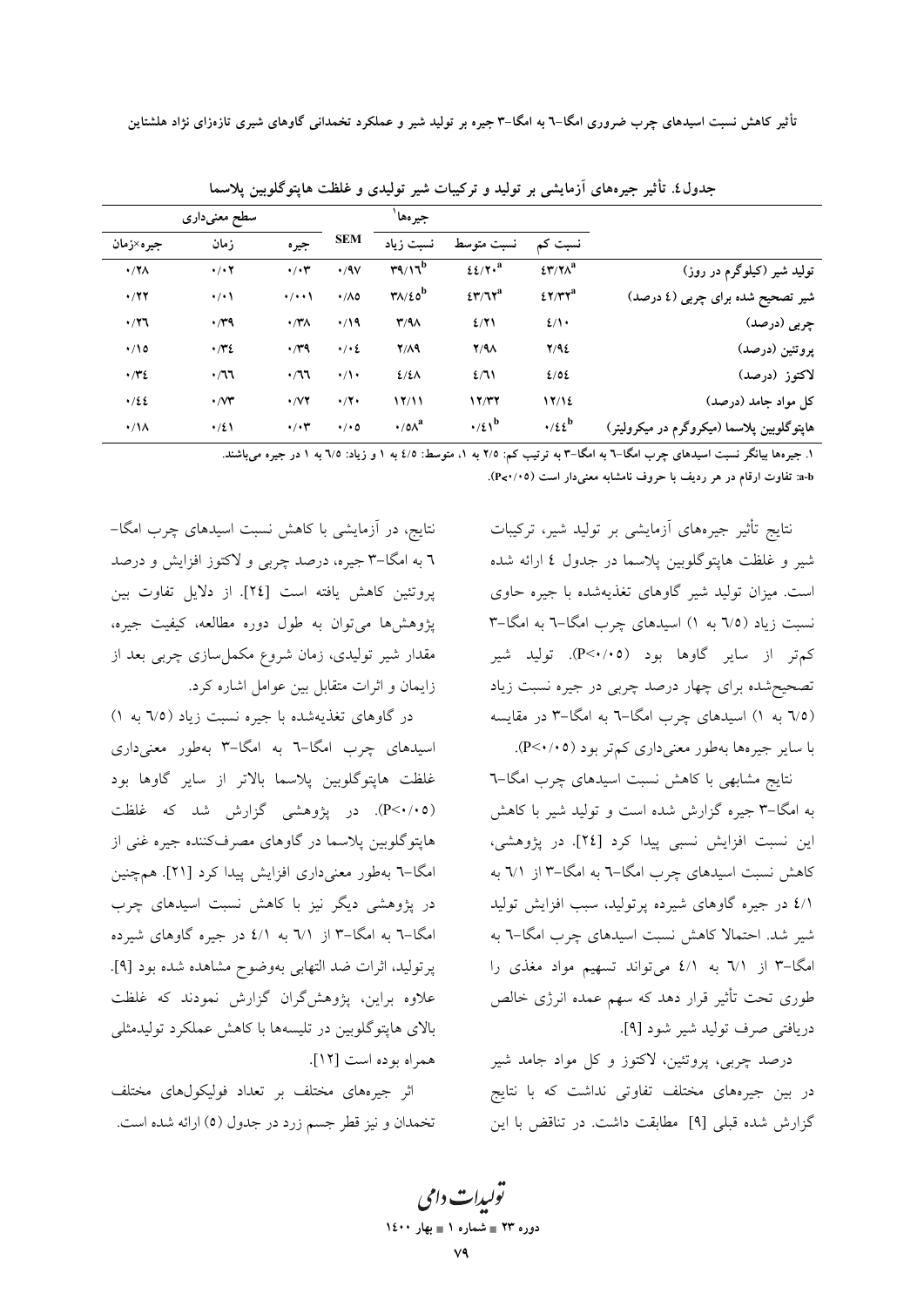| سطح معنىدارى        |                           |                          |                   | جير هها '                            |                                          |                                            |                                   |
|---------------------|---------------------------|--------------------------|-------------------|--------------------------------------|------------------------------------------|--------------------------------------------|-----------------------------------|
| جيره×زمان           | زمان                      | جيره                     | <b>SEM</b>        | نسبت زياد                            | نسبت متوسط                               | نسبت کم                                    | تعداد فوليكول (عدد)               |
| $\cdot$ 10          | $\cdot/\cdot \wedge$      | $\cdot/\cdot \wedge$     | $\cdot$ 10        | $\frac{1}{1}$                        | $\sqrt{2}$                               | $1/\epsilon v$                             | کوچکتر از پنج میلی متر            |
| $\cdot$ /۲۲         | $\cdot$ /17               | $\cdot$ /۲۱              | $\cdot$ /12       | 1/77                                 | $Y/\cdot Y$                              | $1/\lambda$                                | پنج تا ۱۰ میل <sub>ی</sub> متر    |
| $\cdot$ / $\cdot$ 9 | $\cdot$ / $\cdot$ $\cdot$ | $\cdot/\cdot$            | $\cdot / \cdot 2$ | $\cdot$ /0 $\Lambda^{\rm b}$         | $\cdot/\Lambda$ <sup>a</sup>             | $\cdot$ / $\gamma^{ab}$                    | بزرگتر از ۱۰ میلی متر             |
| $\cdot/12$          | $\cdot$ / $\cdot$ $\cdot$ | $\cdot$ / $\cdot$ $\tau$ | $\cdot$ /۲۳       | $\mathbf{r}/\mathbf{o}^{\mathbf{b}}$ | $\mathfrak{t}/\mathfrak{t}$ <sup>a</sup> | $\mathcal{L}/\cdot \mathbf{Y}^{\text{ab}}$ | مجموع فوليكولها                   |
| $\cdot$ / $\cdot$   | $\cdot/\cdot\vee$         | $\cdot$ / $\cdot$ 7      | $\sqrt{\cdot}$    | Y'/TY                                | 1V/E1                                    | 10/V                                       | قطر جسم زرد، میل <sub>ی</sub> متر |

جدول ٥. تأثیر جیرههای آزمایشی بر دینامیک فولیکولی تخمدان

۱. جیرهها بیانگر نسبت اسیدهای چرب امگا–۲ به امگا–۳ بهترتیب کم: ۲/۵ به ۱، متوسط: ٤/٥ به ۱ و زیاد: ٦/٥ به ۱ در جیره میباشند.

a-b: تفاوت ارقام در هر رديف با حروف نامشابه معنى دار است (٢<٠/٠٥).

تفاوتی در تعداد فولیکولهای کوچکتر از پنج میلی متر و پنج تا ۱۰ میلی متر در اثر تغذیه گاوها جیرههای مختلف مشاهده نشد. تعداد فولیکولهای بزرگتر از ۱۰ میلی متر و مجموع فولیکولها در جیره نسبت متوسط (٤/٥ به ١) اسیدهای چرب امگا–٦ به امگا–٣ در مقایسه با جیره نسبت زیاد (٦/٥ به ١) اسیدهای چرب امگا-٦ به امگا-۳ بهطور معنی داری بیش تر بود (۴/۰۰۵).

تأثیر اسیدهای چرب بلند زنجیر غیراشباع بر عملکرد تخمدان در چندین مطالعه بررسیشده و نتایج متفاوتی گزارش شده است. در مطالعهای گزارش شده است که با کاهش نسبت امگا–٦ به امگا–٣ در جیره گاوهای شیری، تعداد فوليكولهاي كوچك و همچنين تعداد فوليكولهاي برداشتهشده از تخمدان در مقايسه با تيمار شاهد افزايش پیدا کرده است. این پژوهش گران بهبود عملکرد تخمدان را به تغییر پروفایل اسید چرب پلاسما و تخمدان نسبت دادند [۲۵]. همچنین در پژوهشی با تغذیه گاوهای شیری با منبع امگا–۳ در مقایسه با منبع امگا–٦ منجر به افزایش قطر فوليكولهاي غالب شده است [۲]. در مطالعهاي ديگر با افزودن منبع اسیدهای چرب بلند زنجیر امگا-۳ در جيره، تعداد فوليكول هاى متوسط افزايش پيدا كرد [١٣]. این در حالیست که در تغذیه گاوهای شیری با نمک

كلسيمي روغن يالم، بذر كتان يا آفتابگردان، تفاوتي در دینامیک فولیکولی بین تیمارها مشاهده نشده است [۱۵]. در مطالعه حاضر، علىرغم تمايل به معنىدارى قطر جسم زرد در جیره نسبت متوسط، تفاوت معنیداری بین جیرههای مختلف دیده نشد. در یک مطالعه ۱٤۱ گاو هلشتاین زایمان کرده به سه جیره انرژی یکسان، پروتئین یکسان و چربی یکسان تقسیم و جیرهها شامل دانه کتان، نمکهای کلسیمی روغن پالم و سویای میکرونیزه شده بود. قطر جسم زرد در گاوهای تغذیهشده با دانه کتان بزرگتر از گاوهای تغذیهشده با سویا بود (۱۹/۷ میلی متر در برابر ۱٦/۹ میل<sub>ی</sub>متر) و مرگ0ومیر رویان<sub>ی</sub> از روز ۳۰ تا ۵۰ بعد از تلقیح در گاوهای تغذیهشده با دانه کتان (١٠/٤ درصد) نسبت به نمکهای کلسیمی روغن پالم (١٥/٤ درصد) یا سویا (١٣/٦ درصد) کم تر گزارش شده بود [١٦].

تأثیرجیرههای آزمایشی بر غلظت پلاسمایی پروژسترون و استرادیول در جدول (٦) ارائه شده است. در مطالعه حاضر تیمار نسبت زیاد (٦/٥ به ١) اسیدهای چرب امگا-٦ به امگا–۳ بهطور معنیداری میانگین غلظت پروژسترون را کاهش داد (۴/۰/۰۵). در مطالعهای گزارش شده است که غلظت پروژسترون در هنگام تلقیح در گروه تغذیهشده با منبع امگا–۳ نسبت به امگا–٦ بالاتر میباشد [۲].

تولیدات دامی دوره ۲۳ = شماره ۱ = بهار ۱٤۰۰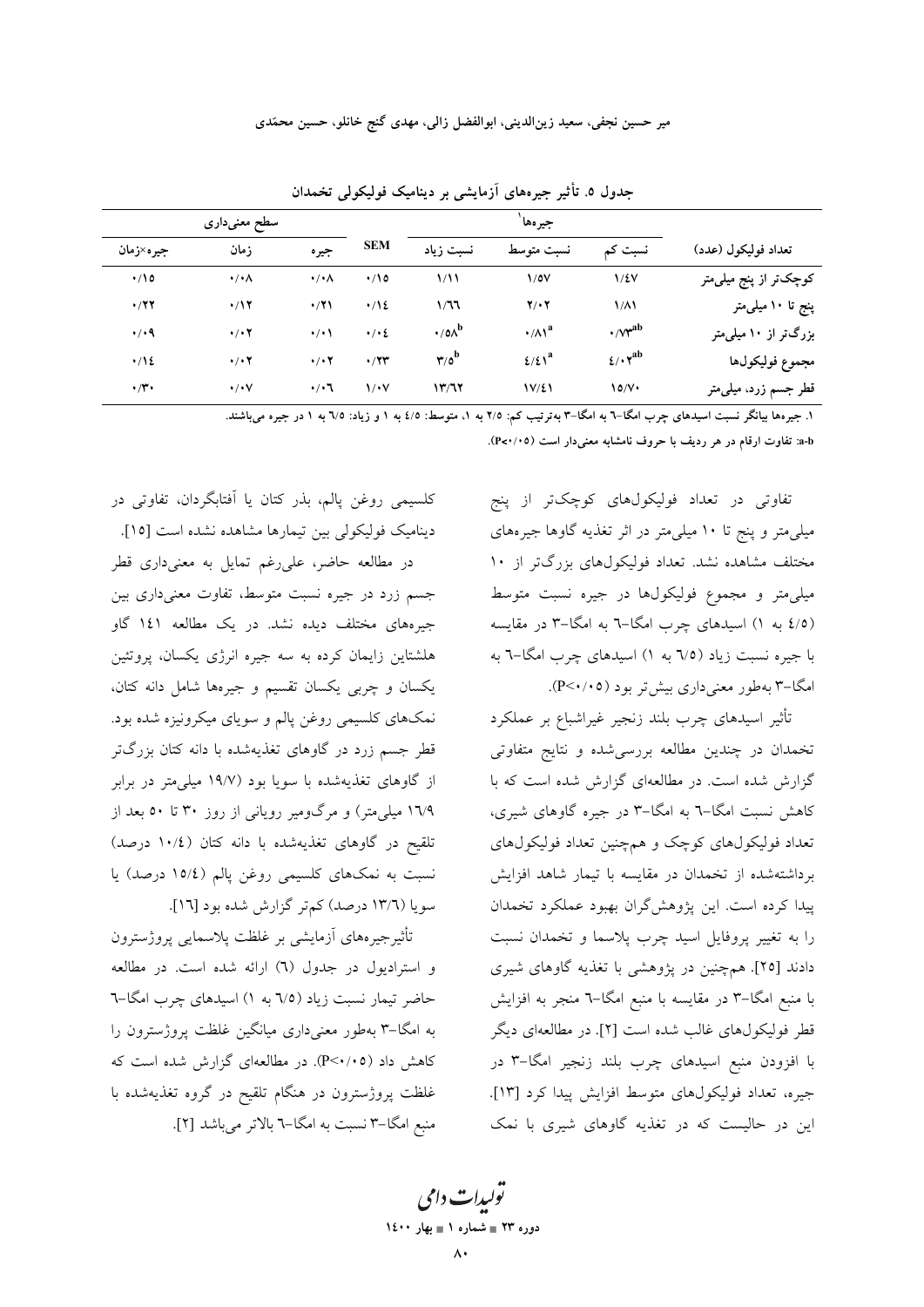|                    |                 |            | جير هھا            |                       |                                                      |  |  |
|--------------------|-----------------|------------|--------------------|-----------------------|------------------------------------------------------|--|--|
|                    |                 | نسبت زياد  | نسبت متوسط         | نسبت کم               |                                                      |  |  |
| $\cdot/\cdot\zeta$ | $\cdot/\Lambda$ | $Y/Y^D$    | $Y/V^a$            | $\gamma/\nu\lambda^a$ | پروژسترون میانگین (نانوگرم در میل <sub>م</sub> لیتر) |  |  |
| $\cdot$ 10         | $\cdot/27$      | $V/\Sigma$ | $\Lambda/\Upsilon$ | $\Lambda/\mathsf{V}$  | پیک P4 (نانوگرم در میل <sub>م</sub> لیتر)            |  |  |
| $\cdot$ /۳۱        | $\cdot$ /0۳     | ۳/۲۰       | 2/15               | ۳/۸۱                  | استرادیول (پیکوگرم در میل <sub>م</sub> لیتر)         |  |  |
|                    | سطح معنىدارى    | <b>SEM</b> |                    |                       |                                                      |  |  |

جدول ٦. تأثیر جیرەهای آزمایشی بر غلظت پلاسمایی هورمون\عای تولیدمثلی

۱. جیرهها بیانگر نسبت اسیدهای چرب امگا–٦ به امگا–٣ به ترتیب کم: ٢/٥ به ١، متوسط: ٤/٥ به ١ و زیاد: ٦/٥ به ١ در جیره میباشند.

a-b: تفاوت ارقام در هر رديف با حروف نامشابه معنى دار است (٣<٠/٠٥).

براساس نتايج حاصل از اين أزمايش تغذيه گاوهاي با جیرههای حاوی نسبت متوسط (٤/٥ به ١) اسیدهای چرب امگا-٦ به امگا-٣ تولید شیر و عملکرد تخمدان را بهبود مي دهد و سبب كاهش التهاب از طريق غلظت هايتوگلوبين می شود. بهنظر می رسد تعدیل نسبت اسیدهای چرب امگا–٦ به امگا–۳ در جیره گاوهای تازهزا می تواند یک راهکار برای افزایش عملکرد تولیدی و بهبود سلامت و درنهایت بهبود عملکرد تخمدانی گاوهای شیری تازهزا باشد.

# ٤. تعارض منافع هيچ گونه تعارض منافع توسط نويسندگان وجود ندارد.

### ٥. منابع مورد استفاده

- 1. Allen MS (2000) Effects of diet on short-term regulation of feed intake by lactating dairy cattle. Journal of Dairy Science, 83(7): 1598-1624.
- $2.$ Ambrose DJ, Kastelic JP, Corbett R, Pitney PA, Petit HV and Small JA (2006) Lower pregnancy losses in lactating dairy cows fed a diet enriched in  $\alpha$ -linolenic acid. Journal of Dairy Science, 89(8): 3066-3074.
- Atwal AS, Hidiroglou M, Kramer JKG and Binns  $3.$ MR (1990) Effects of feeding  $\alpha$ -tocopherol and calcium salts of fatty acids on vitamin E and fatty acid composition of cow's milk. Journal of Dairy Science, 73(10): 2832-2841.
- $\overline{4}$ Bradford BJ, Yuan K, Farney JK, Mamedova LK and Carpenter AJ (2015) Invited review: Inflammation during the transitionto lactation: New adventures with an old flame. Journal of Dairy Science, 98(10): 6631-6650.

تغذیه گاوهای شیری با چربی، معمولاً قطر فولیکول تخمکریزیشده و بهتبع غلظت پروژسترون را تحت تأثیر قرار داده و افزایش میدهد [۲۱]. نتایج حاصل از برخی مطالعات نشاندهنده این نکته میباشد که جیرههای غنی از امگا–۳ قطر فولیکول تخمک $\zeta$ ریزیشده و قطر جسم زرد را افزایش میدهد [۱۹]. درحالی که در گاوهای تغذیهشده با جیرههای غنی از امگا–٦ قطر فولیکول کاهش پیدا مي نمايد [۲۱]. فوليكول غالب بزرگتر، جسم زرد بزرگتر و در نتیجه پروژسترون بیش تری تولید خواهد کرد [۲۰]. برخی از پژوهش گران گزارش کردهاند که مصرف اسیدهای چرب امگا–۳ با به تأخیر افتادن تحلیل جسم زرد سبب افزايش پروژسترون مي شود [٥].

غلظت پلاسمایی استرادیول در جیرههای مختلف تفاوتمعنیداری نشان نداد که با نتایج سایر پژوهش گران همخوانی دارد [٦ و ١٣]. این در حالیست که در پژوهشی گاوهای دریافتکننده اسید لینولنیک (منبع امگا–۳)، غلظت استراديول مرحله فوليكولي بالاتر گزارش شده است [١٧]. همچنین در یژوهشی گزارش گردید، غلظت استرادیول در مایع فولیکولی گاوهای گوشتی تغذیهشده با روغن سویا (منبع امگا–٦) كاهش يافته است [١٨]. ييشنهاد شده است كه اسیدهای چرب غیراشباع امگا–۳ و امگا–٦ بهصورت مستقیم يا غيرمستقيم (از طريق يروستاگلاندينها) اثرات مختلفي بر ساخت و توليد استروئيد تخمدان دارند [١٨].

يولىدا**ت** دامى دوره ۲۳ = شماره ۱ = بهار ۱٤۰۰